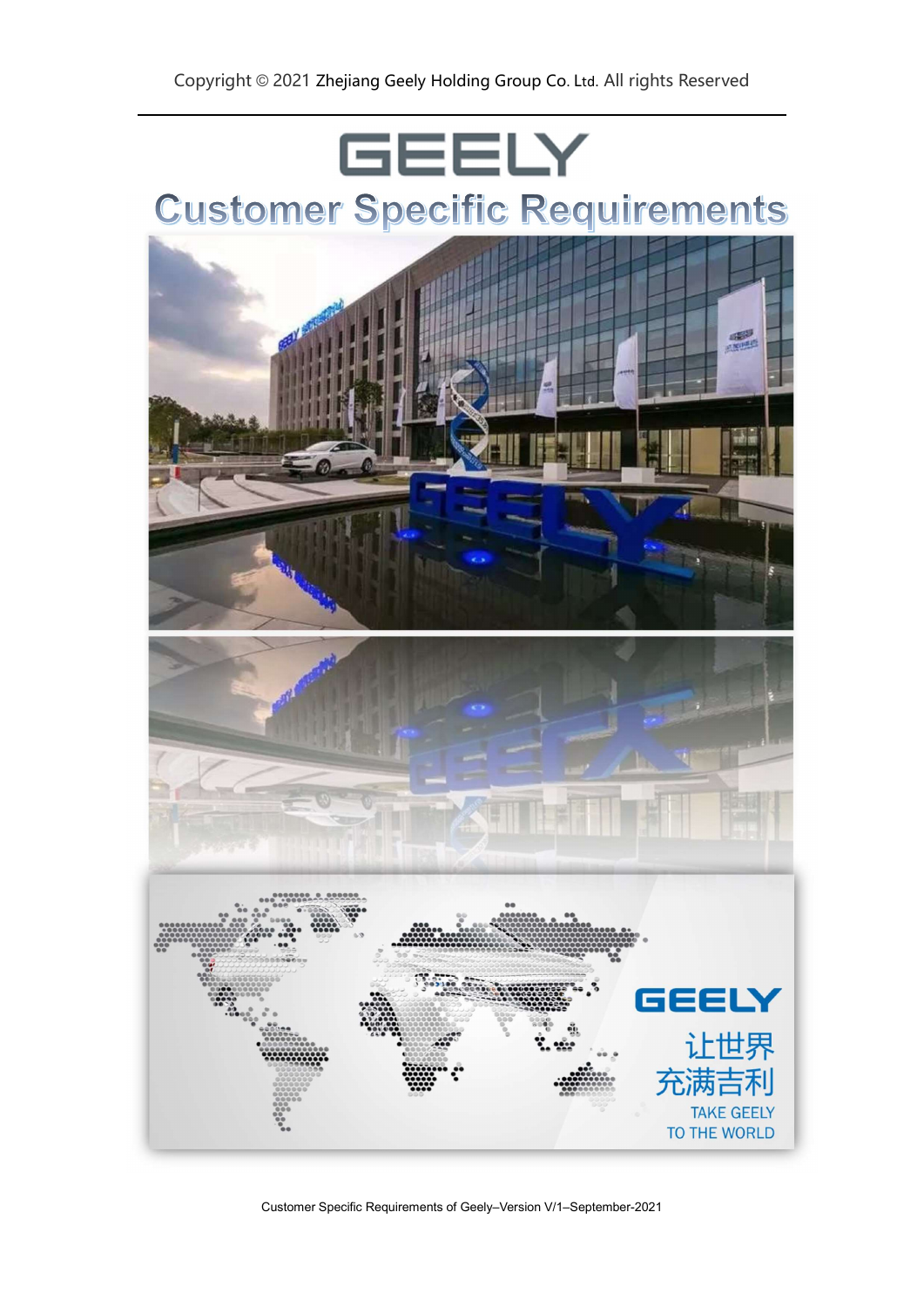Scope: This CSR is applicable to supplier Quality Management System Requirements of Lynk & Co, Zeekr and Jidu brands in Geely Group. The CSR is released in Chinese and English, and The Chinese version is the master version.

| Terms           | <b>Definitions</b>                                                                   |
|-----------------|--------------------------------------------------------------------------------------|
| <b>PSCR</b>     | Product Safety and Compliance Representative: a person at the certified organization |
|                 | responsible for ensuring compliance to product safety requirements                   |
| <b>CR Parts</b> | Product with safety or regulatory requirements                                       |
| SQ SOR          | Supplier Quality Statement of Requirement: The statement of special requirements     |
|                 | and information for the products by Geely Supply Chain Quality Engineering Center.   |
| IQS             | Initial Quality Study: A measure of the average number of quality problems per 100   |
|                 | vehicles (PP100) provided by Geely to the organization for the product supplied, the |
|                 | lower the PP100, the few quality problems the supplied products have.                |
| SQEM            | Geely Supplier Portal Website: https://sqems.geely.com/                              |
| <b>GPMCP</b>    | Geely Parts Master Control Plan                                                      |
| <b>SREA</b>     | Supplier Request for Engineering Change Approval: Geely supplier needs approval      |
|                 | from Geely before implementing an engineering design change.                         |
| <b>SRICA</b>    | Supplier Request for Industrial Change Approval: Geely supplier needs approval from  |
|                 | Geely before implementing an industrial or manufacturing process change.             |
| <b>NTF</b>      | No Trouble Found: All requirements for " qualified part " have been met by the       |
|                 | vehicle or part manufacturer for parts that have been replaced during service        |
|                 | (also known as 'No errors found' or 'failure not found')                             |

#### Terms and definitions:

## 4.4.1.2 Product safety

The organization shall designate a "product quality responsible person", who shall act as a PSCR (product safety conformity representative). The organization shall conduct a selfexamination of all Geely product safety feature parts for which the organization is responsible at least once a year in accordance with the "GL.S18.W43005301 CR Parts Management Review List" (available through SQEM supplier portal), Records of the selfexamination shall be maintained.

# 7.5.3.2.1 Record retention

The retention requirements of all documents and records related to CR parts must meet "GL. S18.W430053 CR characteristic management process" (available through SQEM supplier portal). These documents/ records shall be provided to Geely upon request.

# 8.3.3.1 Product design input

- a) The organization shall introduce quality history (lessons learned) into a new product program to avoid a potential quality risk. The scope of historical issue information shall include but not limited to:
	- 1) Supply Chain Product Quality SOR provided by Geely;